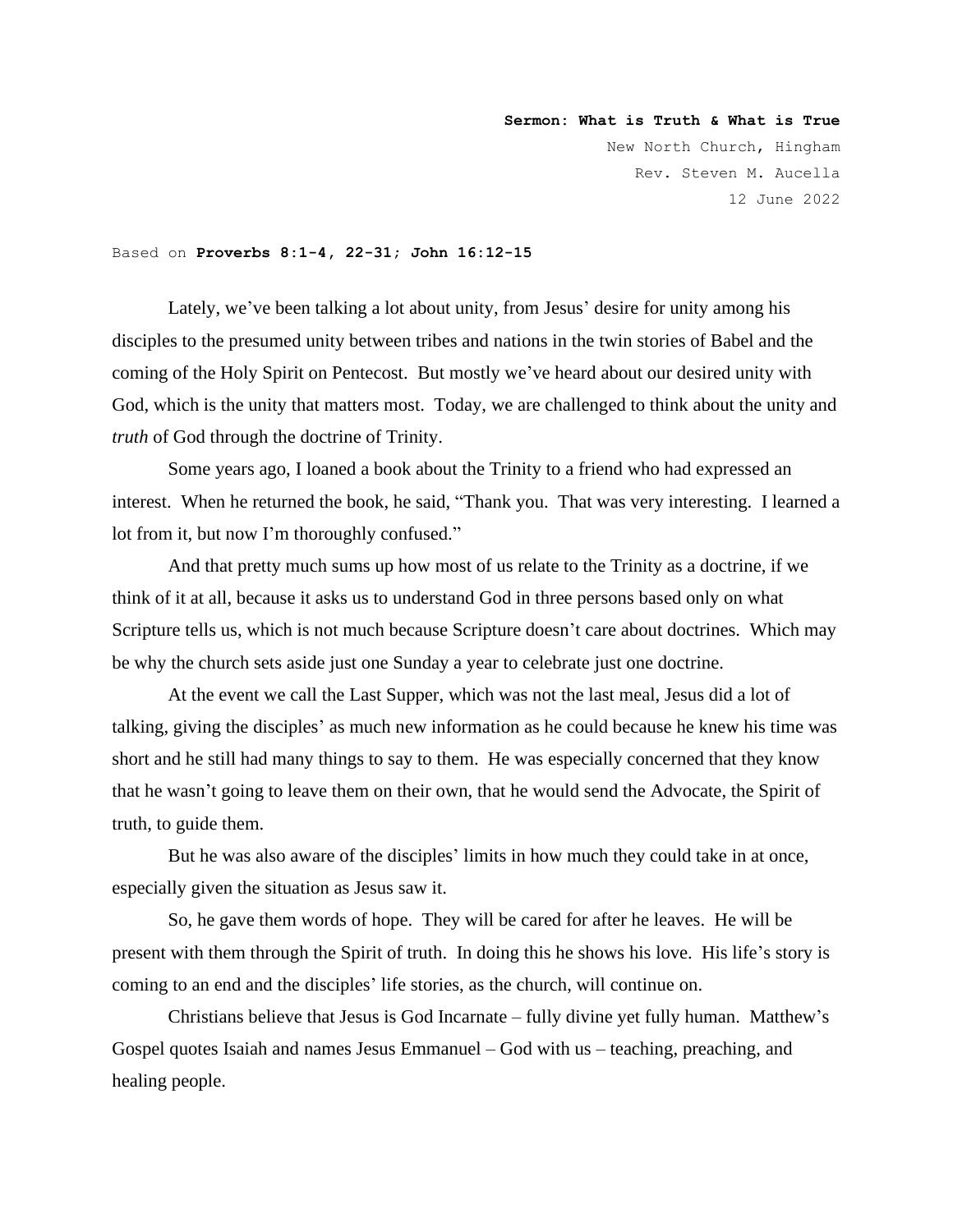This is not an unreasonable belief, given how often the Bible talks about God in this way.

In the psalms alone, we find a variety of images of an incarnate God: God is our refuge; God plants and tends the vineyard; God is a king, warrior, parent, shepherd. The Bible includes metaphors for God's face, hands, mouth, voice, and *breath*. God has always been incarnational.

Jesus calls the Holy Spirit the "Spirit of truth" (16:13). The word *truth* has a personal meaning here. *Truth* in the Hebrew Bible was God; to know the truth or to live in truth meant to live in proper relation to God. So, when Jesus said, "I am the way, the truth, and the life" (14:5), he was claiming divinity and saying that the way to God was through him. $<sup>1</sup>$ </sup>

When Jesus came before Pontius Pilate, he said, 'I came into this world to testify to the truth,' and Pilate asked, 'What is truth?' (18:37-38)

Jesus was talking about the truth of God's enduring presence, even when we are not necessarily present for God. Jesus was talking about the fullness of God's infinite love that we're not ready to bear because it is awesome and terrifying at the same time. He was talking about a truth Pilate would not have understood, that God is love, and that God lives within us.

As for the doctrine of the Trinity, the Apostle's Creed simply states, 'I believe in the Holy Spirit,' and that's that. God and especially Jesus get a lot more consideration:

> I believe in God, the Father almighty, Creator of heaven and earth.

I believe in Jesus Christ, his only Son, our Lord. He was conceived by the power of the *Holy Spirit* and born of the Virgin Mary. He suffered under Pontius Pilate, was crucified, died, and was buried. He descended to the dead. On the third day he rose again. He ascended into heaven, and is seated at the right hand of the Father. He will come again to judge the living and the dead.

I believe in the Holy Spirit.

That dates from the fifth century. It took that long to form a comprehensive statement about the Trinity, and all they could come up with was, 'I believe in the Holy Spirit.'

One thing they *were* sure about was that the Spirit would guide us into the truth, and into a right relationship with God. It was just too difficult to articulate in a creed.

One thing that people today find unsettling about God is the silence. God created through speech, but now God is silent, at least vocally.